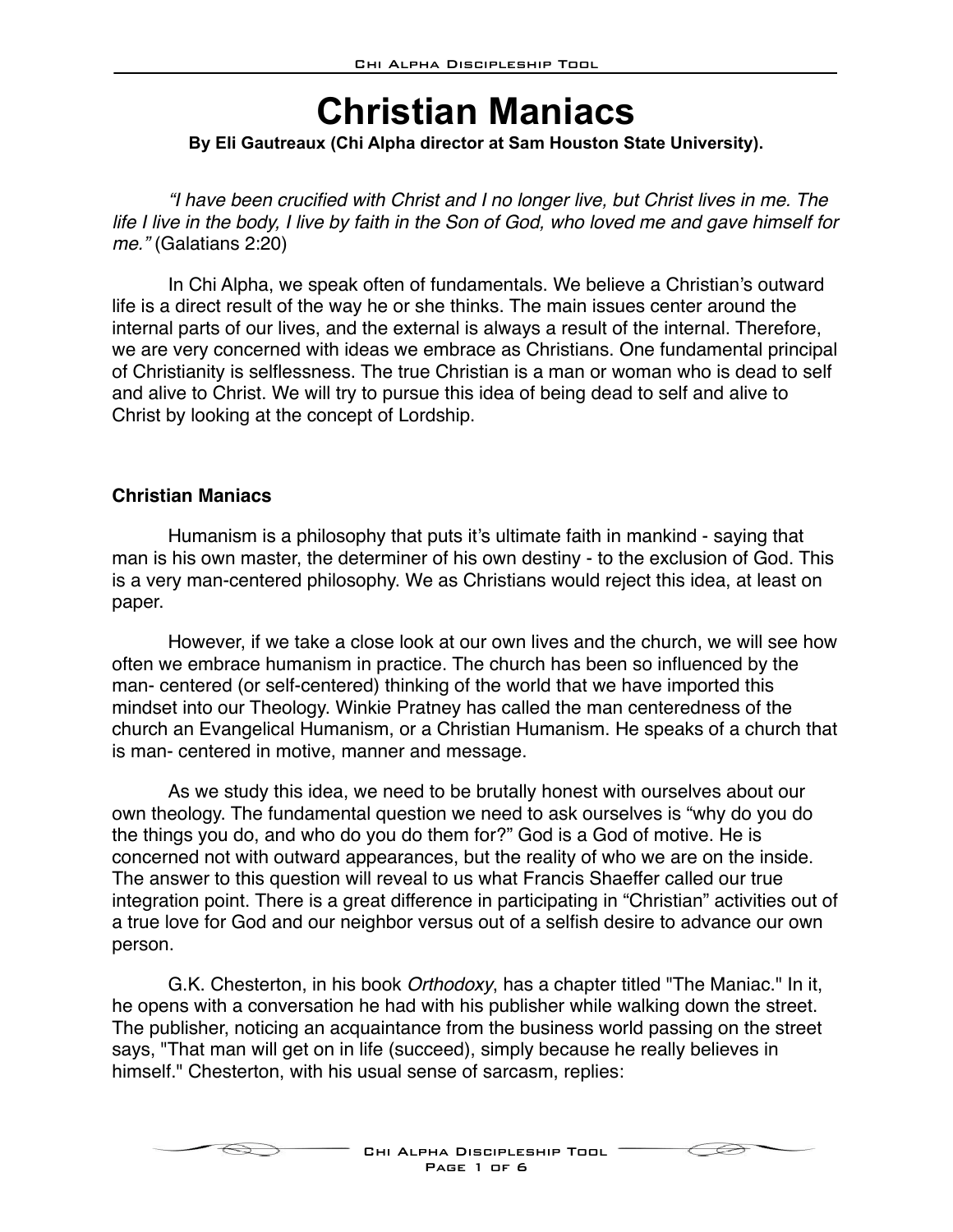*"Shall I tell you where the men are who believe most in themselves? For I can tell you. I know of men who believe in themselves more colossally than Napoleon or Caesar. I know where flames the fixed star of certainty and success. I can guide you to the thrones of the Super-men. The men who really believe in themselves are all in lunatic asylums."*

He goes on to explain the mental position of the man we say is a paranoid schizophrenic. He sees a person on the park bench sitting and reading a newspaper, apparently unconcerned about those who are passing by. But our friend knows this person is not really reading the newspaper, it is only a disguise. This person is really watching him. He also sees the woman on the cell phone, but he knows she is not really having a leisurely conversation. She is speaking to someone about him! In fact, everyone he passes on the street is involved in this plot to capture him.

#### Chesterton again says:

*"Are there no other stories in the world except yours; and are all men busy with your business? Suppose we grant the details; perhaps when the man in the street did not seem to see you it was only his cunning; perhaps when the policeman asked you your name it was only because he knew it already. But how much happier you would be if you only knew that these people cared nothing about you! How much larger your life would be if your self could become smaller in it."*

We call this person a maniac, simply because it is lunacy to think that the whole world revolves around you!

In the light of this principal, I would like to introduce to you what I would call Christian maniacs – Christians who really do believe everything revolves, or at least should revolve, around them. We see this self-centeredness in everything – in motive, manner and message. Our theology reflects it.

We read the bible with this in mind; that every promise, whether Old or New Testament, was meant for me personally. We never give consideration to a corporate interpretation, only that this is meant for me and me alone. Our motives reveal it; so often I only obey God so I will be blessed by God. We choose our church body on the basis of "What's in it for me?" If I like the preacher, I'll come back. If the worship suits MY style, I'll come back. I'll keep coming as long as I am being fed.

Our messages from the pulpit verify our self-centered religion. Preachers say over and over again things like, "God is here to meet your needs this morning." We hear sermon titles such as: "How to unlock YOUR potential" , "How to unleash YOUR heavenly blessing" , or "How to enlarge YOUR territory." Just this past week I heard an extremely popular preacher give a message entitled "Thanksgiving, the key to YOUR victory." This coordinated with the Thanksgiving holiday, so it seemingly had relevance to the audience.

But it is easy to see the point of selfishness we have come to when we can take the one day that, more than any other, should be God-centered, and make even Thanksgiving about us.



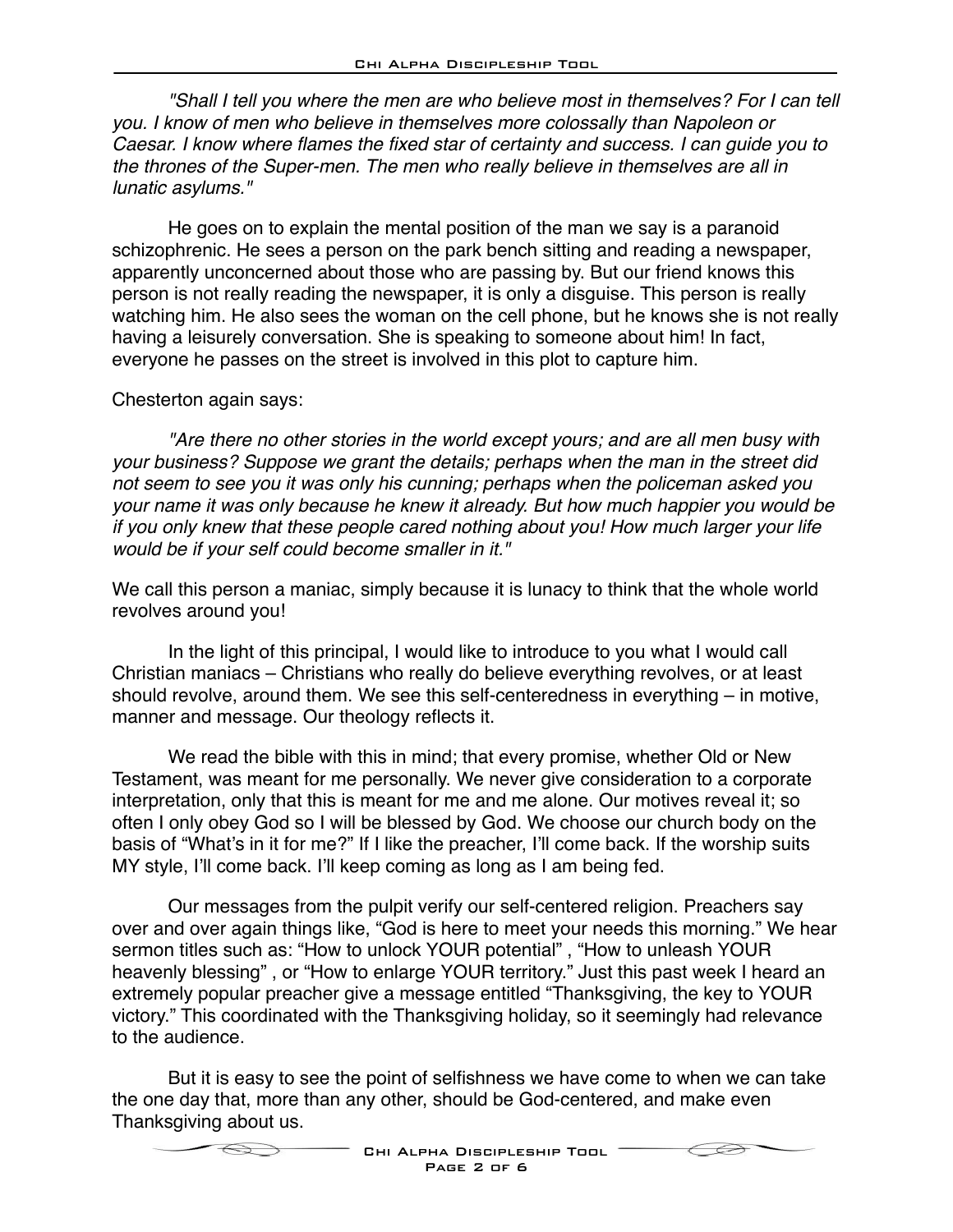The point is that Man is still the center of the church. I am still the center of my life. I keep Me as the integration point. Everything is filtered through how it affects Me. I am still looking out for number one. This is what I call the Christian maniac, and what Pratney calls Evangelical Humanism. Where is the practice of the Lordship of Christ?

#### **Making Jesus Lord**

#### *"... if you confess with your mouth, "Jesus is Lord," and believe in your heart that God raised him from the dead, you will be saved."* (Romans 10:9)

A simple word study on the word "Lord" shows that salvation is more than a confession of the mouth. From Strongs' Greek Dictionary, we learn that this word kurios (koo'-ree-os) has the literal meaning of a "supreme in authority, or a controller". This is translated in the Bible as God, Lord, or even master. The idea of having another as the supreme in authority, or a master and controller of our lives, is repulsive to the natural man. But as we will see, Jesus demands to be Lord and Savior, not just Savior.

An easy definition of this concept of Lordship is to have God as the integration point of our lives. When we speak of integration point, we mean the thing that everything in our lives revolves around. We mean also, the thing by which all other things are filtered. Our integration point is the ultimate meaning in our lives, the thing that holds everything else together. Humanism has taught us to place man as the integration point. Our sinful nature, which is essentially selfishness, has taught us specifically to place our own individual person as our integration point.

People once thought that the earth was the center of our solar system – that everything revolved around us. We have since learned that we actually revolve around the sun! We must see that we as finite creatures cannot sustain our world. Simply put, we are not big enough, strong enough or wise enough. Only the infinite God is capable of being the true integration point. This is where we run into trouble. We try to be the integration point – we try to be God. Then, because we are incapable, the whole thing collapses. The greatest thing we can know as a Christian (and when I say know – I mean know not only on paper, but in practice) is that God is God, and I am not. This means, practically speaking, that everything revolves around Him. Everything in our lives is centered on and filtered through how it affects Him and His kingdom. We have died to self! I no longer live, but Christ lives in me!

I said before that Jesus demands Lordship. If you will, remember the story from the Bible of the Rich Young Ruler (Matt 19 / Luke 18). This young man, who had mostly everything this world has to offer (power, youth, wealth, etc...), came to Jesus with a question. He asked, "What must I do to inherit eternal life?" After a brief conversation concerning the commandments, in which the man asserts his attempts at religion, Jesus tells him he lacks one very essential thing. Jesus commands him to go and sell all that he has, give the money to the poor, and come follow Him. The Bible tells us at this, the man went away sad, for he had great wealth.



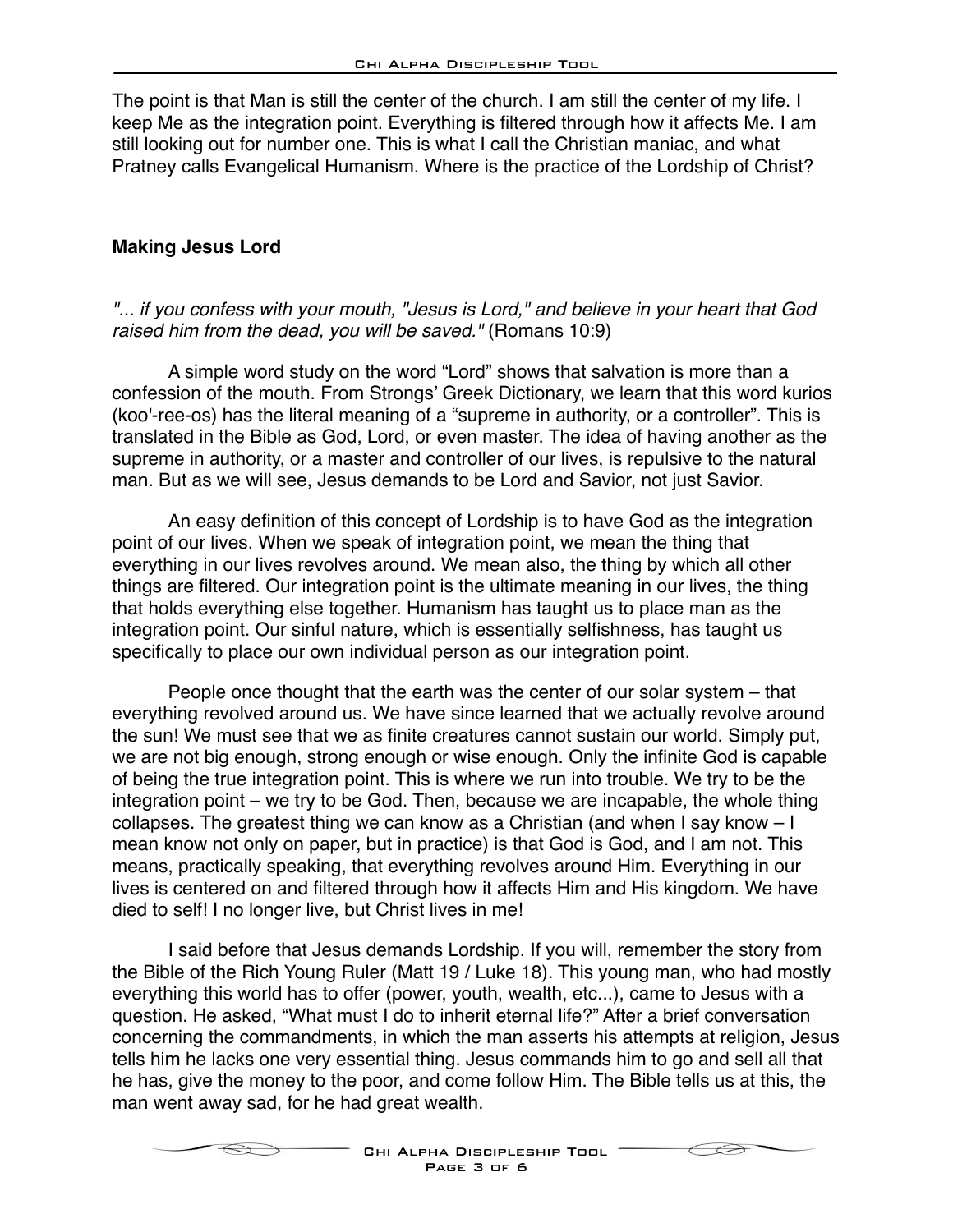The point of this story, as it relates to our discussion of Lordship, is that this young man wanted salvation without lordship – but Jesus wouldn't lower His standards. He came looking for a savior, but he already had his lord. And if the truth is told, his lord wasn't money, it was himself. He wouldn't let go of his selfishness, and trust the lordship of his life to Jesus Christ. Jesus did him a favor by calling him to the highest standard, that of absolute surrender to Himself. Too many preachers do people a disservice today by lowering the standards and offering a "fire insurance" form of Christianity, that says you can make Jesus your Savior while holding on to the Lordship of your life. Jesus will have none of it. He will be Lord or he will be Judge.

You will remember also from Mark 8:34-36, Jesus is speaking with not only His disciples, but other followers as well, within the context of His coming death.

*"Then he called the crowd to him along with his disciples and said: "If anyone would come after me, he must deny himself and take up his cross and follow me. For whoever*  wants to save his life will lose it, but whoever loses his life for me and for the gospel will save it. What good is it for a man to gain the whole world, yet forfeit his soul?" (Mark 8:34-36)

The Denying of Self spoken of here is not an occasional "not getting what one wants". Jesus is speaking of taking up a cross. The cross meant only one thing then, and only one thing now – death! He speaks here also of losing one's life. This is no isolated theme in Jesus' teaching. He continually speaks of dying to self, crucifying self, burying self, etc... The man who tries to hold on to his life will forfeit it in the end.

## **God has a Fundamental Right on our Lives!**

Now let's deal with part of the "Why" behind this demand of God to be the center. Is it just vanity on His part, or are there legitimate reasons why He make this demand? There are numerous reasons that come to mind immediately.

The first and most obvious reason that God has a fundamental right to rule our lives is that He is our creator. I will not try to prove this to the unbeliever, but state it as a given for those of us who call ourselves Christian. As the creator, God has a right to the ownership of His creatures.

**"***The earth is the LORD's, and everything in it, the world, and all who live in it; for he founded it upon the seas and established it upon the waters."* (Ps 24:1-2)

Even more central to our discussion here though is the fact that as Redeemer, He owns us! 1 Corinthians 7:23 says, "You were bought at a price; do not become slaves of men." In Romans 14:8, Paul says, "If we live, we live to the Lord; and if we die, we die to the Lord. So, whether we live or die, we belong to the Lord." Again, in

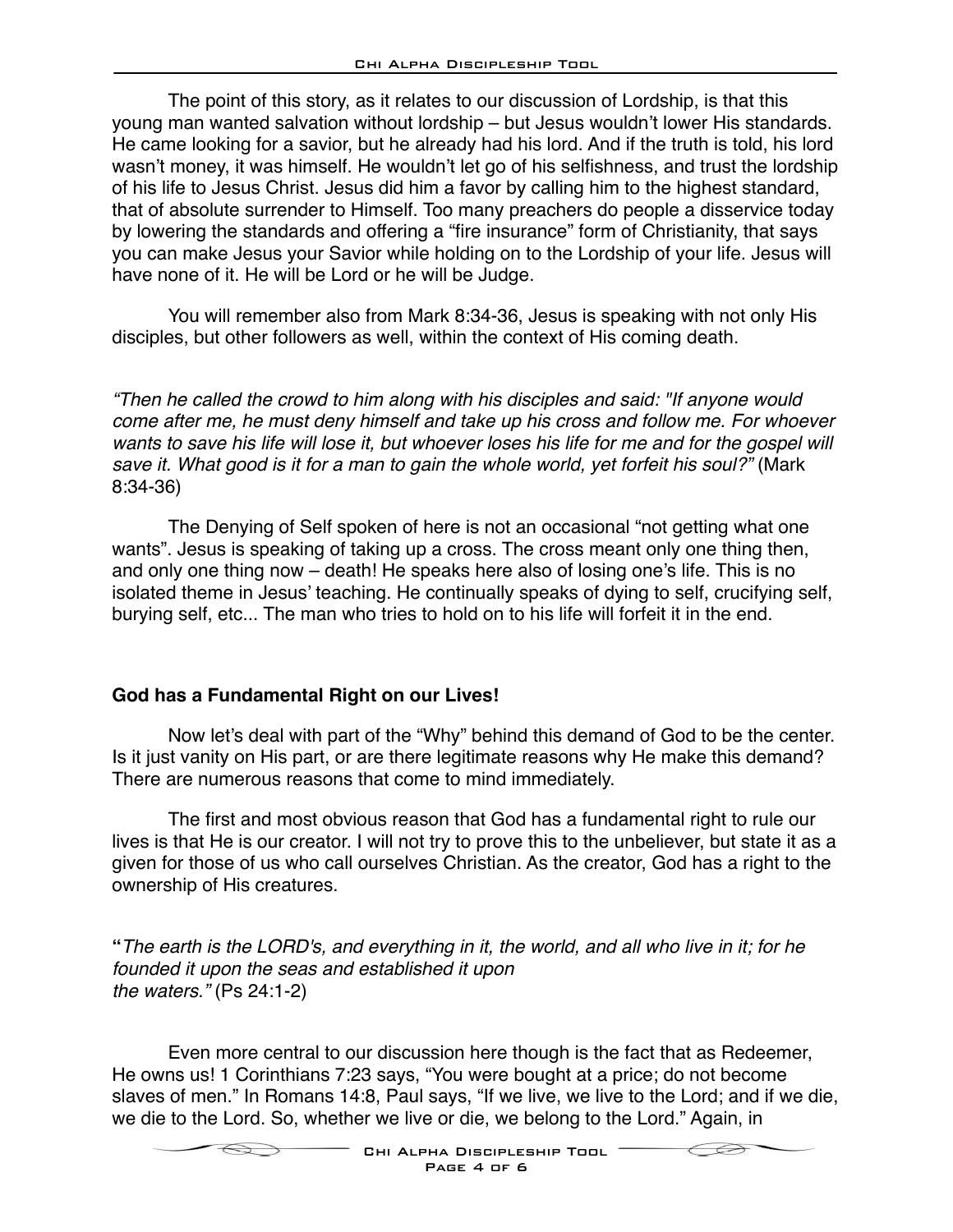speaking of the return of Jesus, Paul says in 1 Corinthians 15:23 that He is coming back for those "...who belong to Him." Peter testifies to the same principal. In 1 Peter 1:18-19, he reminds believers that they were redeemed with the "precious blood of Christ." The bible is clear. If you are a Christian, you are not your own, you have been bought at a price, and you belong to Him!

Furthermore, we have already mentioned our own inadequacies compared to God's adequacy. Simply put, he has a right to rule because He is most qualified. In any situation, logic would lead us to choose the one most qualified to lead. Surely when we consider God's omnipotence, omniscience, and the host of other characteristics of the infinite God, we will gladly choose Him as Lord and master of our lives.

As we move on, you might be thinking that releasing lordship of your life to another is a scary thing. This is true for most people at first. It is only scary to the degree that you do not know Him. As your understanding of Who God Is increases, your fear of relinquishing lordship of your life to Him will decrease dramatically.

The more you understand Who He Is, the more you will trust Him. Now, there are two types of people that embrace this idea of Lordship. First are those who fearfully or reluctantly submit. These we will only mention in passing, but they are always characterized by legalism and never joy. Secondly, there are those who joyfully submit control of their lives to God. This is the principal of selflessness at work. These are those who are dead to self and alive to Christ on the inside. These are the ones who understand this next very important principal:

## **God's right on our lives is founded upon His Value / Worth!**

*"The kingdom of heaven is like treasure hidden in a field. When a man found it, he hid it again, and then in his joy went and sold all he had and bought that field. "Again, the kingdom of heaven is like a merchant looking for fine pearls. When he found one of great value, he went away and sold everything he had and bought it."* (Matthew 13:44-46)

There is much to be gained from a careful study of this parable, with many details that we will not consider. However, the main point Jesus was trying to communicate with this story, and the one of the great pearl immediately following, is that of the overwhelming value of the treasure. This man seems to have almost stumbled on to the treasure in the field, while the merchant had been searching all his life for the pearl. Both men, however, immediately recognize the great value of their "find." Notice that the man who found the treasure did not reluctantly sell everything he owned. He sold everything with joy! The point is that the treasure is so obviously more valuable that it is easy to lose all his other possessions.

So he sells everything with joy and seemingly without a second thought. Is this your story? The treasure, ultimately, is the presence of God in your life. His kingdom